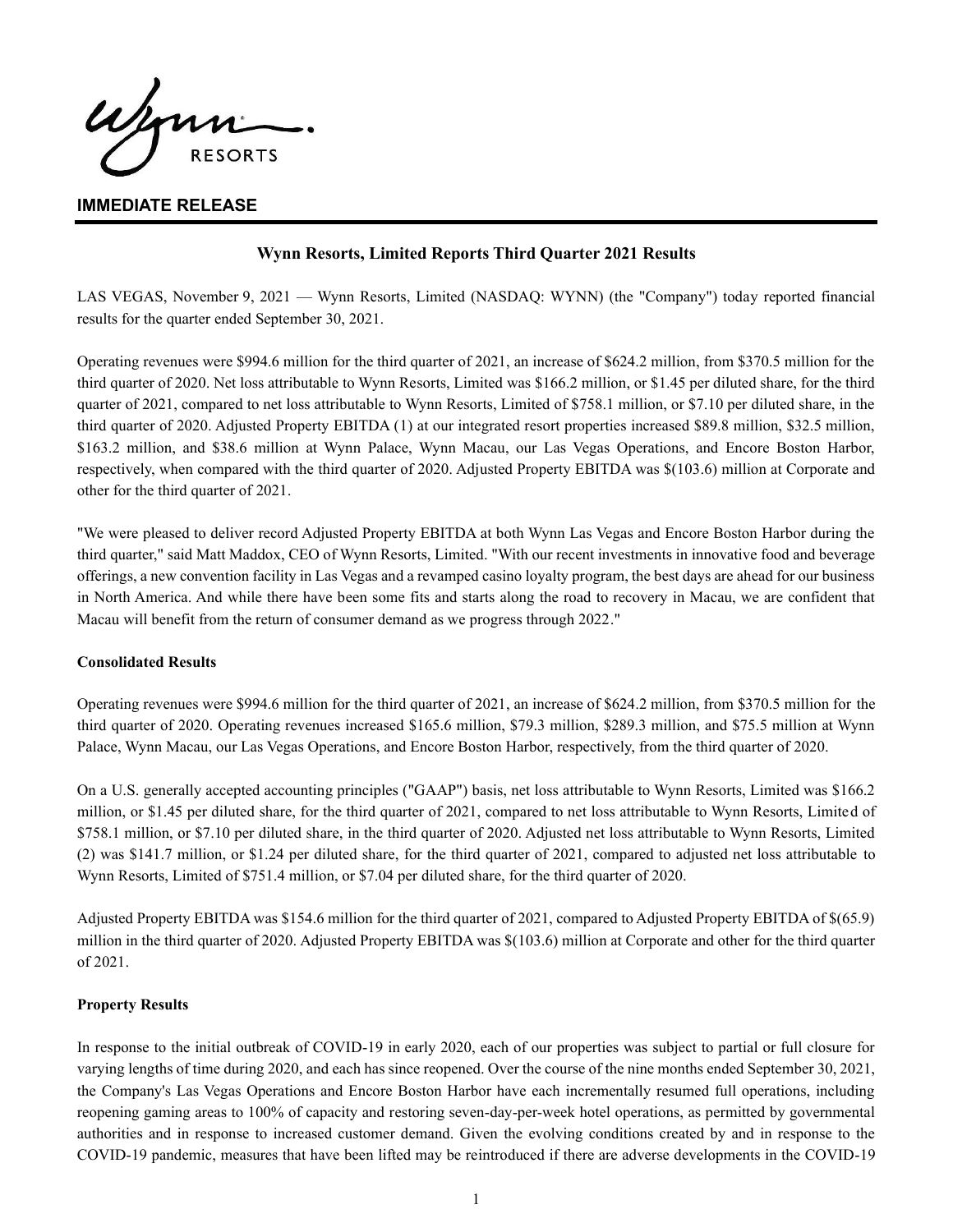situation, and management cannot reasonably estimate the impact of such developments to the Company's future results of operations, cash flows, or financial condition.

### *Macau Operations*

### *Wynn Palace*

Operating revenues from Wynn Palace were \$181.3 million for the third quarter of 2021, an increase of \$165.6 million from \$15.7 million for the third quarter of 2020. Adjusted Property EBITDA from Wynn Palace was \$12.1 million for the third quarter of 2021, compared with \$(77.6) million for the third quarter of 2020. VIP table games win as a percentage of turnover was 4.45%, above the property's expected range of 2.7% to 3.0% and above the 1.04% experienced in the third quarter of 2020. Table games win percentage in mass market operations was 21.8%, below the 22.0% experienced in the third quarter of 2020.

### *Wynn Macau*

Operating revenues from Wynn Macau were \$130.7 million for the third quarter of 2021, an increase of \$79.3 million from \$51.4 million for the third quarter of 2020. Adjusted Property EBITDA was \$(1.9) million for the third quarter of 2021, compared with \$(34.5) million for the third quarter of 2020. VIP table games win as a percentage of turnover was 2.44%, below the property's expected range of 2.7% to 3.0% and below the 3.95% experienced in the third quarter of 2020. Table games win percentage in mass market operations was 19.7%, above the 18.7% experienced in the third quarter of 2020.

### *Las Vegas Operations*

Operating revenues from our Las Vegas Operations were \$476.0 million for the third quarter of 2021, an increase of \$289.3 million from \$186.7 million for the third quarter of 2020. Adjusted Property EBITDA from our Las Vegas Operations for the third quarter of 2021 was \$183.4 million, compared with \$20.3 million for the third quarter of 2020. Table games win percentage for the third quarter of 2021 was 21.7%, below the property's expected range of 22% to 26% and above the 20.2% experienced in the third quarter of 2020.

### *Encore Boston Harbor*

Operating revenues from Encore Boston Harbor were \$192.2 million for the third quarter of 2021, an increase of \$75.5 million from \$116.7 million for the third quarter of 2020. Adjusted Property EBITDA from Encore Boston Harbor for the third quarter of 2021 was \$64.6 million, compared with \$26.0 million for the third quarter of 2020. Table games win percentage for the third quarter of 2021 was 21.4%, within the property's expected range of 18% to 22% and below the 21.8% experienced in the third quarter of 2020.

### **Balance Sheet**

Our cash and cash equivalents as of September 30, 2021 totaled \$2.48 billion, comprised of approximately \$1.39 billion held by Wynn Macau, Limited ("WML") and subsidiaries, approximately \$327.4 million held by Wynn Resorts Finance excluding WML, and approximately \$760.7 million at Corporate and other.

As previously disclosed, on September 16, 2021, WM Cayman Holdings Limited II, a subsidiary of WML, entered into an unsecured revolving credit facility in an aggregate principal amount of \$1.50 billion (the "WM Cayman II Revolver"). Borrowings of \$1.09 billion under the new facility, along with \$200.0 million of cash, were used to facilitate the prepayment of the outstanding \$1.26 billion of borrowings under the Wynn Macau Credit Facilities and to pay related fees and expenses.

As of September 30, 2021, the available borrowing capacity under the Wynn Resorts Finance Revolver and WM Cayman II Revolver was \$834.2 million and \$413.1 million, respectively.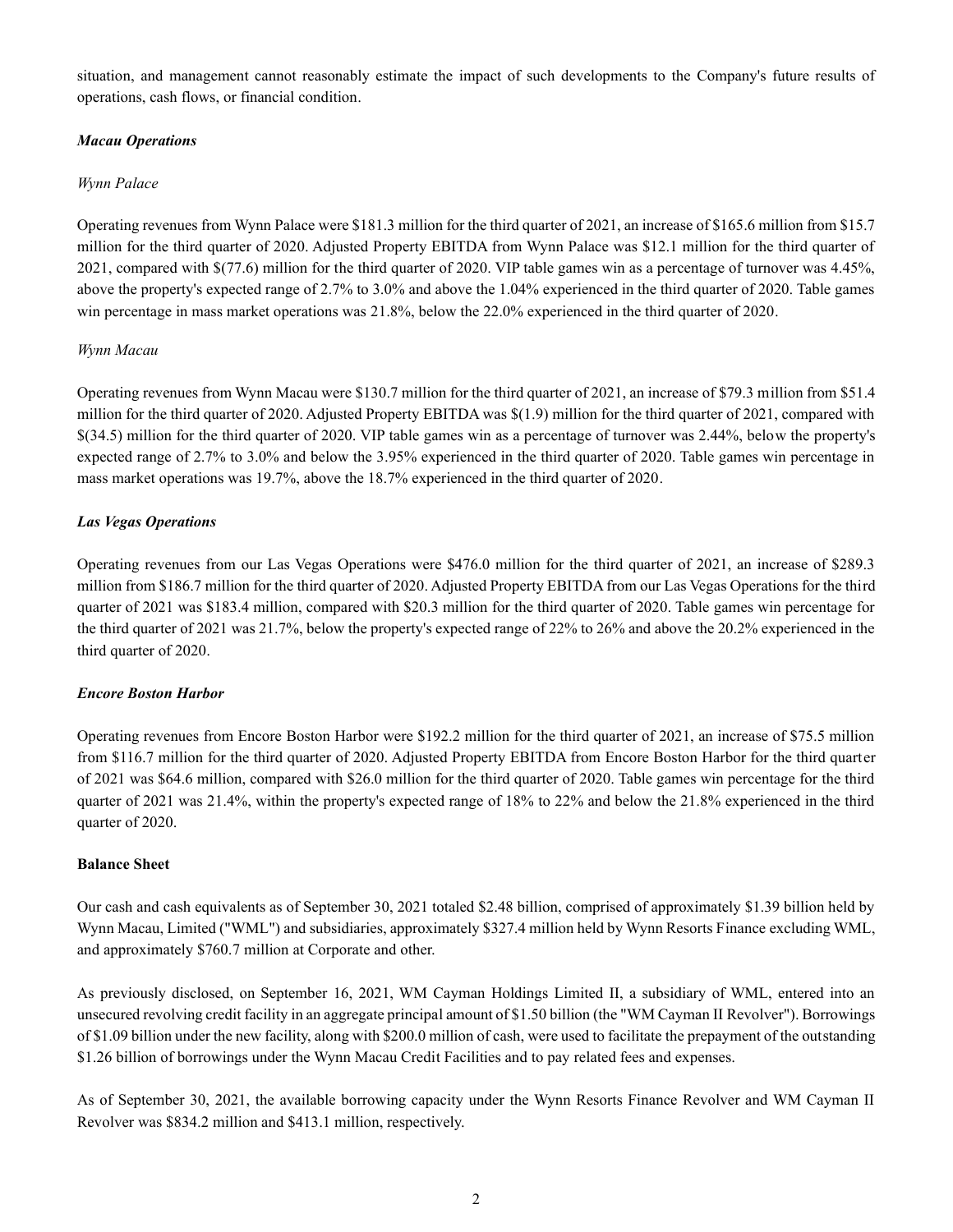Total current and long-term debt outstanding at September 30, 2021 was \$11.74 billion, comprised of \$5.77 billion of Macau related debt, \$3.13 billion of Wynn Las Vegas debt, \$2.23 billion of Wynn Resorts Finance debt, and \$612.8 million of debt held by the retail joint venture which we consolidate.

#### **Conference Call and Other Information**

The Company will hold a conference call to discuss its results, including the results of Wynn Resorts Finance, LLC and Wynn Las Vegas, LLC, on November 9, 2021 at 1:30 p.m. PT (4:30 p.m. ET). Interested parties are invited to join the call by accessing a live audio webcast at http://www.wynnresorts.com.

On or before November 12, 2021, the Company will make Wynn Resorts Finance, LLC and Wynn Las Vegas, LLC financial information for the quarter ended September 30, 2021 available to noteholders, prospective investors, broker-dealers and securities analysts. Please contact our investor relations office at 702-770-7555 or at investorrelations@wynnresorts.com, to obtain access to such financial information.

#### **Forward-looking Statements**

This release contains forward-looking statements regarding operating trends and future results of operations. Such forwardlooking statements are subject to a number of risks and uncertainties that could cause actual results to differ materially from those we express in these forward-looking statements, including, but not limited to, the recent global pandemic of COVID-19, caused by a novel strain of the coronavirus, and the continued impact of its consequences, extensive regulation of our business, pending or future legal proceedings, ability to maintain gaming licenses and concessions, dependence on key employees, general global political and economic conditions, adverse tourism trends, dependence on a limited number of resorts, competition in the casino/hotel and resort industries, uncertainties over the development, and success of new gaming and resort properties, construction risks, cybersecurity risk and our leverage and debt service. Additional information concerning potential factors that could affect the Company's financial results is included in the Company's Annual Report on Form 10-K for the year ended December 31, 2020 and the Company's other periodic reports filed with the Securities and Exchange Commission. The Company is under no obligation to (and expressly disclaims any such obligation to) update or revise its forward-looking statements as a result of new information, future events or otherwise, except as required by law.

#### **Non-GAAP Financial Measures**

(1) "Adjusted Property EBITDA" is net loss before interest, income taxes, depreciation and amortization, pre-opening expenses, property charges and other, management and license fees, corporate expenses and other (including intercompany golf course, meeting and convention, and water rights leases), stock-based compensation, change in derivatives fair value, loss on extinguishment of debt, and other non-operating income and expenses. Adjusted Property EBITDA is presented exclusively as a supplemental disclosure because management believes that it is widely used to measure the performance, and as a basis for valuation, of gaming companies. Management uses Adjusted Property EBITDA as a measure of the operating performance of its segments and to compare the operating performance of its properties with those of its competitors, as well as a basis for determining certain incentive compensation. We also present Adjusted Property EBITDA because it is used by some investors to measure a company's ability to incur and service debt, make capital expenditures and meet working capital requirements. Gaming companies have historically reported EBITDA as a supplement to GAAP. In order to view the operations of their casinos on a more stand-alone basis, gaming companies, including us, have historically excluded from their EBITDA calculations preopening expenses, property charges, corporate expenses and stock-based compensation, that do not relate to the management of specific casino properties. However, Adjusted Property EBITDA should not be considered as an alternative to operating income as an indicator of our performance, as an alternative to cash flows from operating activities as a measure of liquidity, or as an alternative to any other measure determined in accordance with GAAP. Unlike net income, Adjusted Property EBITDA does not include depreciation or interest expense and therefore does not reflect current or future capital expenditures or the cost of capital. We have significant uses of cash flows, including capital expenditures, interest payments, debt principal repayments, income taxes and other non-recurring charges, which are not reflected in Adjusted Property EBITDA. Also, our calculation of Adjusted Property EBITDA may be different from the calculation methods used by other companies and, therefore, comparability may be limited.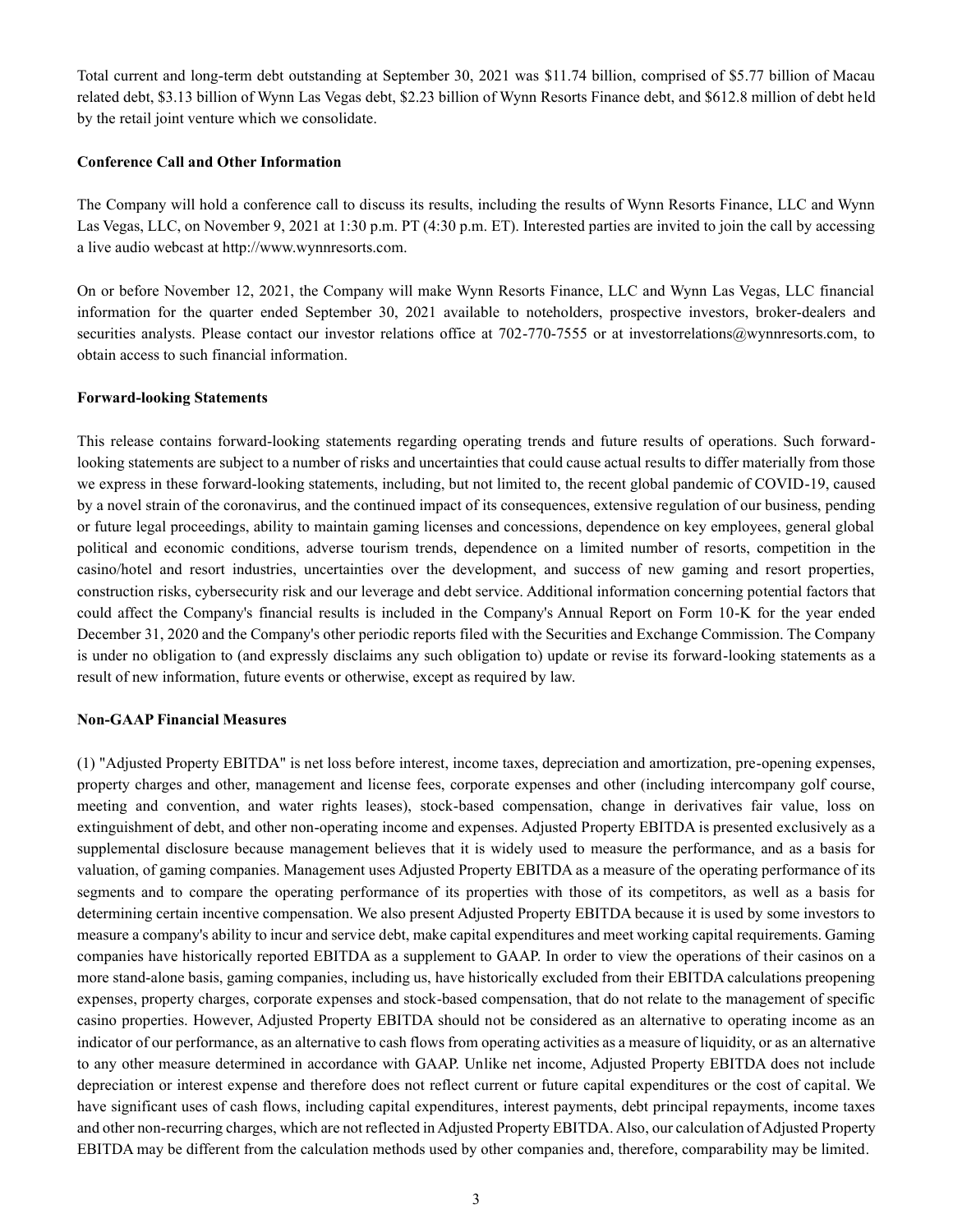(2) "Adjusted net loss attributable to Wynn Resorts, Limited" is net loss attributable to Wynn Resorts, Limited before pre-opening expenses, property charges and other, change in derivatives fair value, loss on extinguishment of debt, and foreign currency remeasurement and other, net of noncontrolling interests and income taxes calculated using the specific tax treatment applicable to the adjustments based on their respective jurisdictions. Adjusted net loss attributable to Wynn Resorts, Limited and adjusted net loss attributable to Wynn Resorts, Limited per diluted share are presented as supplemental disclosures to financial measures in accordance with GAAP because management believes that these non-GAAP financial measures are widely used to measure the performance, and as a principal basis for valuation, of gaming companies. These measures are used by management and/or evaluated by some investors, in addition to net income (loss) and earnings per share computed in accordance with GAAP, as an additional basis for assessing period-to-period results of our business. Adjusted net loss attributable to Wynn Resorts, Limited and adjusted net loss attributable to Wynn Resorts, Limited per diluted share may be different from the calculation methods used by other companies and, therefore, comparability may be limited.

The Company has included schedules in the tables that accompany this release that reconcile (i) net loss attributable to Wynn Resorts, Limited to adjusted net loss attributable to Wynn Resorts, Limited, (ii) operating income (loss) to Adjusted Property EBITDA, and (iii) net loss attributable to Wynn Resorts, Limited to Adjusted Property EBITDA.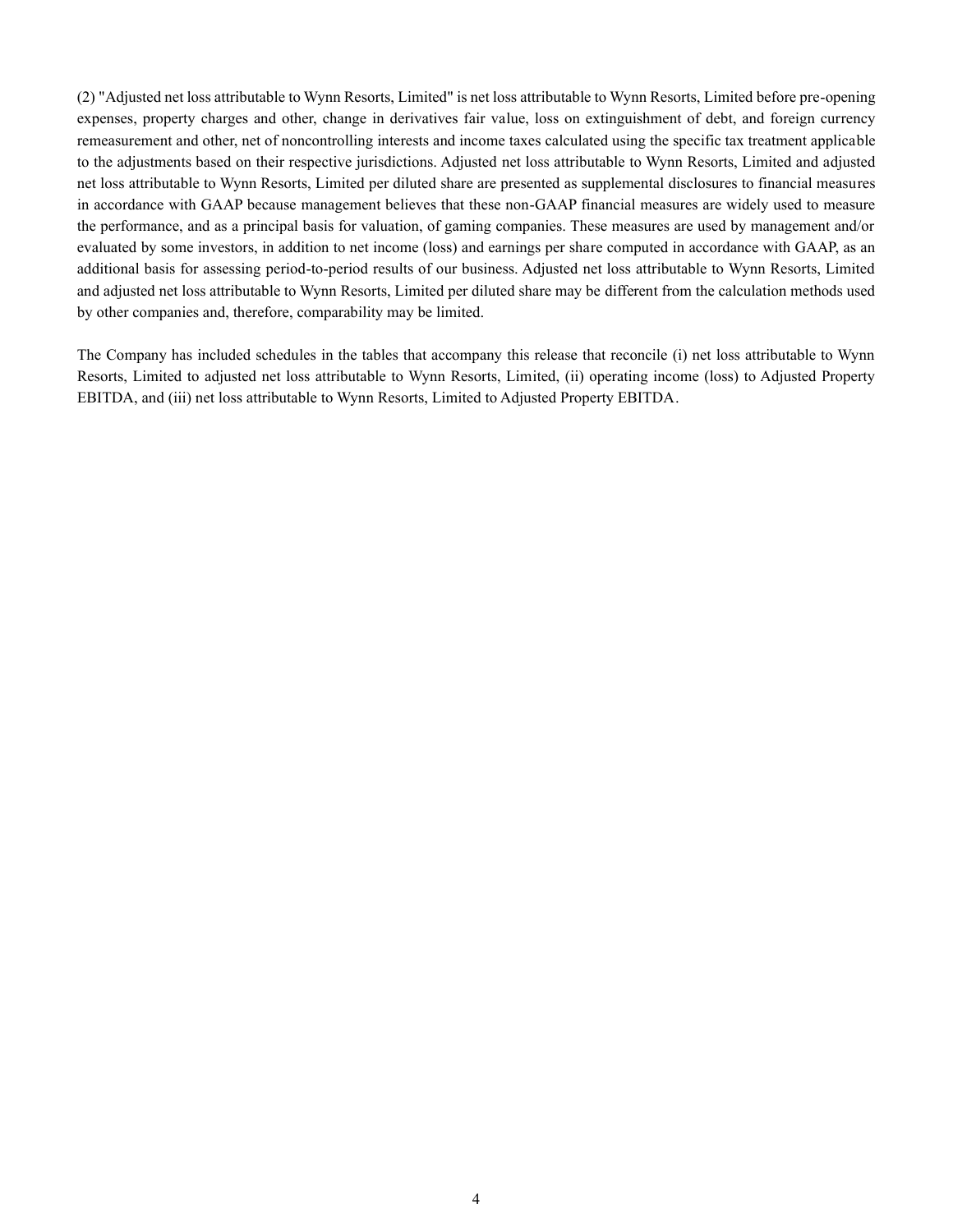# **WYNN RESORTS, LIMITED AND SUBSIDIARIES CONDENSED CONSOLIDATED STATEMENTS OF OPERATIONS**

# **(in thousands, except per share data)**

# **(unaudited)**

|                                                         |             |             | <b>Three Months Ended</b><br>September 30 |                           | <b>Nine Months Ended</b><br>September 30. |                           |               |
|---------------------------------------------------------|-------------|-------------|-------------------------------------------|---------------------------|-------------------------------------------|---------------------------|---------------|
|                                                         |             | 2021        | 2020                                      |                           | 2021                                      |                           | 2020          |
| <b>Operating revenues:</b>                              |             |             |                                           |                           |                                           |                           |               |
| Casino                                                  | S.          | 496,264     | 201,872<br><sup>\$</sup>                  |                           | \$1,615,228                               | \$                        | 782,074       |
| Rooms                                                   |             | 173,817     | 61,144                                    |                           | 387,772                                   |                           | 231,240       |
| Food and beverage                                       |             | 217,501     | 76,586                                    |                           | 435,152                                   |                           | 250,007       |
| Entertainment, retail and other                         |             | 107,062     | 30,850                                    |                           | 283,287                                   |                           | 146,545       |
| <b>Total operating revenues</b>                         |             | 994,644     | 370,452                                   |                           | 2,721,439                                 |                           | 1,409,866     |
| <b>Operating expenses:</b>                              |             |             |                                           |                           |                                           |                           |               |
| Casino                                                  |             | 315,316     | 160,861                                   |                           | 1,048,897                                 |                           | 734,689       |
| Rooms                                                   |             | 52,100      | 35,940                                    |                           | 136,187                                   |                           | 139,787       |
| Food and beverage                                       |             | 163,655     | 76,536                                    |                           | 354,709                                   |                           | 314,335       |
| Entertainment, retail and other                         |             | 156,490     | 13,370                                    |                           | 310,871                                   |                           | 75,823        |
| General and administrative                              |             | 197,350     | 160,896                                   |                           | 574,669                                   |                           | 547,305       |
| Provision for credit losses                             |             | (347)       | 11,588                                    |                           | 7,461                                     |                           | 60,548        |
| Pre-opening                                             |             | 1,333       | 877                                       |                           | 5,455                                     |                           | 5,614         |
| Depreciation and amortization                           |             | 177,110     | 183,486                                   |                           | 545,538                                   |                           | 541,498       |
| Property charges and other                              |             | 15,301      | 9,905                                     |                           | 26,569                                    |                           | 43,701        |
| <b>Total operating expenses</b>                         |             | 1,078,308   | 653,459                                   |                           | 3,010,356                                 |                           | 2,463,300     |
| <b>Operating loss</b>                                   |             | (83, 664)   | (283,007)                                 |                           | (288, 917)                                |                           | (1,053,434)   |
| Other income (expense):                                 |             |             |                                           |                           |                                           |                           |               |
| Interest income                                         |             | 507         | 2,033                                     |                           | 2,131                                     |                           | 13,969        |
| Interest expense, net of amounts capitalized            |             | (150, 325)  | (145, 142)                                |                           | (453,601)                                 |                           | (407, 187)    |
| Change in derivatives fair value                        |             | 1,176       | 4,675                                     |                           | 6,557                                     |                           | (14,279)      |
| Loss on extinguishment of debt                          |             | (738)       | (3,139)                                   |                           | (2,060)                                   |                           | (4,601)       |
| Other                                                   |             | (11, 784)   | 412                                       |                           | (17, 324)                                 |                           | 12,980        |
| Other income (expense), net                             |             | (161, 164)  | (141, 161)                                |                           | (464, 297)                                |                           | (399, 118)    |
| Loss before income taxes                                |             | (244, 828)  | (424, 168)                                |                           | (753, 214)                                |                           | (1,452,552)   |
| Provision for income taxes                              |             | (1,155)     | (407, 365)                                |                           | (2,345)                                   |                           | (564, 103)    |
| <b>Net loss</b>                                         |             | (245,983)   | (831, 533)                                |                           | (755, 559)                                |                           | (2,016,655)   |
| Less: net loss attributable to noncontrolling interests |             | 79,734      | 73,391                                    |                           | 176,963                                   |                           | 218,912       |
| Net loss attributable to Wynn Resorts, Limited          |             | \$(166,249) |                                           |                           | $$$ (758,142) $$$ (578,596)               |                           | \$(1,797,743) |
| Basic and diluted net loss per common share:            |             |             |                                           |                           |                                           |                           |               |
| Net loss attributable to Wynn Resorts, Limited:         |             |             |                                           |                           |                                           |                           |               |
| <b>Basic</b>                                            | $\mathbb S$ | (1.45)      | $\mathcal{S}$<br>(7.10)                   | $\sqrt$                   | (5.10)                                    | $\boldsymbol{\mathsf{S}}$ | (16.85)       |
| Diluted                                                 | \$          | (1.45)      | (7.10)<br>\$                              | $\boldsymbol{\mathsf{S}}$ | (5.10)                                    | \$                        | (16.85)       |
| Weighted average common shares outstanding:             |             |             |                                           |                           |                                           |                           |               |
| Basic                                                   |             | 114,655     | 106,783                                   |                           | 113,420                                   |                           | 106,720       |
| Diluted                                                 |             | 114,655     | 106,783                                   |                           | 113,420                                   |                           | 106,720       |
| Dividends declared per common share:                    | \$          |             | $\mathbb S$                               | \$                        |                                           | \$                        | 1.00          |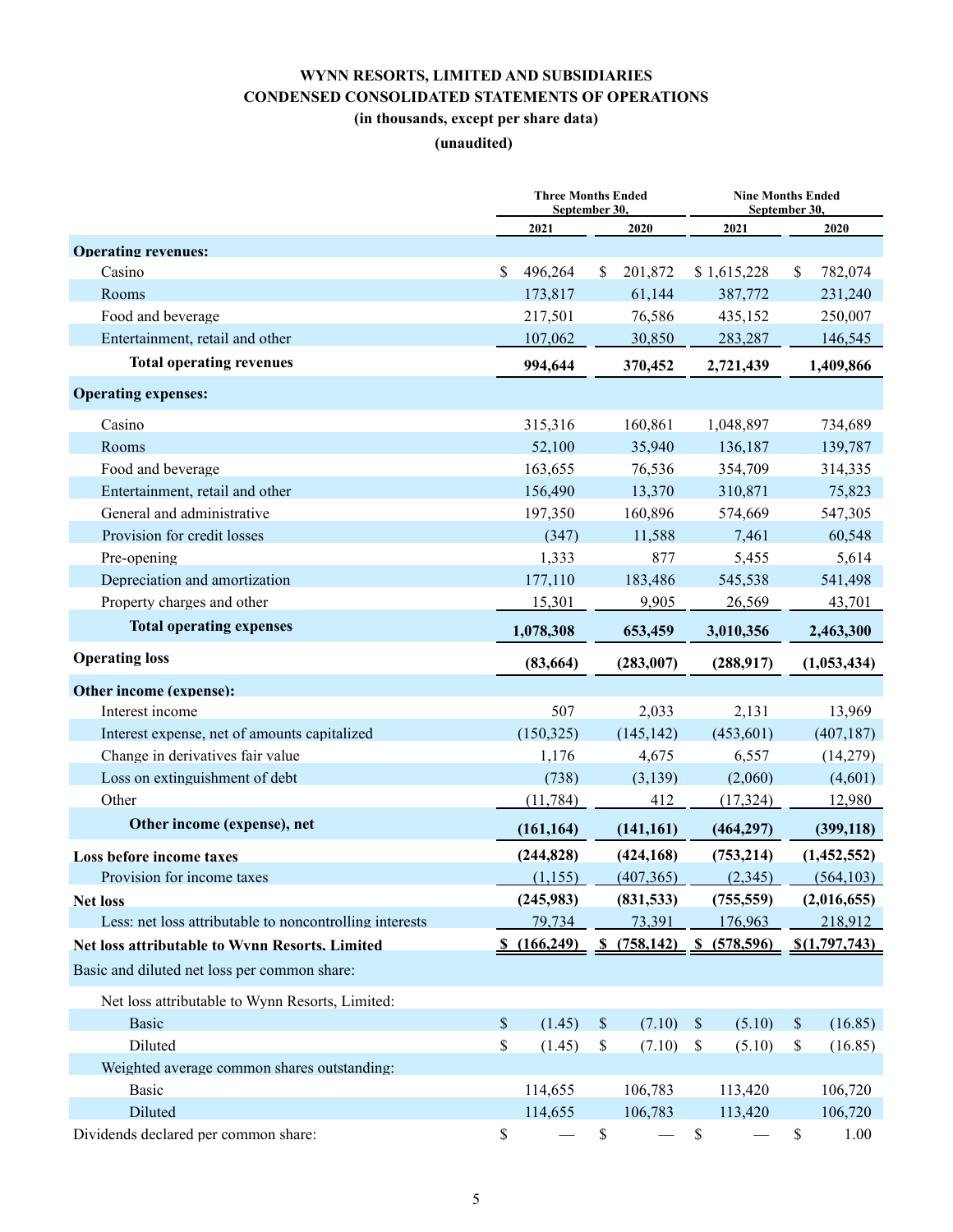# **WYNN RESORTS, LIMITED AND SUBSIDIARIES RECONCILIATION OF NET LOSS ATTRIBUTABLE TO WYNN RESORTS, LIMITED TO ADJUSTED NET LOSS ATTRIBUTABLE TO WYNN RESORTS, LIMITED**

# **(in thousands, except per share data)**

**(unaudited)**

|                                                                              | September 30, | <b>Three Months Ended</b> |                        | <b>Nine Months Ended</b><br>September 30, |
|------------------------------------------------------------------------------|---------------|---------------------------|------------------------|-------------------------------------------|
|                                                                              | 2021          | 2020                      | 2021                   | 2020                                      |
| Net loss attributable to Wynn Resorts, Limited                               | \$(166,249)   | \$(758, 142)              | \$ (578,596)           | \$(1,797,743)                             |
| Litigation settlement net gain                                               |               | (2,500)                   |                        | (30,200)                                  |
| Pre-opening expenses                                                         | 1,333         | 877                       | 5,455                  | 5,614                                     |
| Property charges and other                                                   | 15,301        | 9,905                     | 26,569                 | 43,701                                    |
| Change in derivatives fair value                                             | (1,176)       | (4,675)                   | (6,557)                | 14,279                                    |
| Loss on extinguishment of debt                                               | 738           | 3,139                     | 2,060                  | 4,601                                     |
| Foreign currency remeasurement loss (gain)                                   | 11,784        | (412)                     | 17,324                 | (12,980)                                  |
| Income tax impact on adjustments                                             | (15)          | (812)                     | (87)                   | 20                                        |
| Noncontrolling interests impact on adjustments                               | (3,418)       | 1,183                     | (4,596)                | (12,315)                                  |
| <b>Adjusted net loss attributable to Wynn Resorts, Limited</b>               | \$(141,702)   | \$(751, 437)              | \$ (538, 428)          | \$(1,785,023)                             |
| Adjusted net loss attributable to Wynn Resorts, Limited per<br>diluted share | (1.24)        | <sup>S</sup><br>(7.04)    | (4.75)<br><sup>S</sup> | (16.73)<br>S                              |
|                                                                              |               |                           |                        |                                           |
| Weighted average common shares outstanding - diluted                         | 114,655       | 106,783                   | 113,420                | 106,720                                   |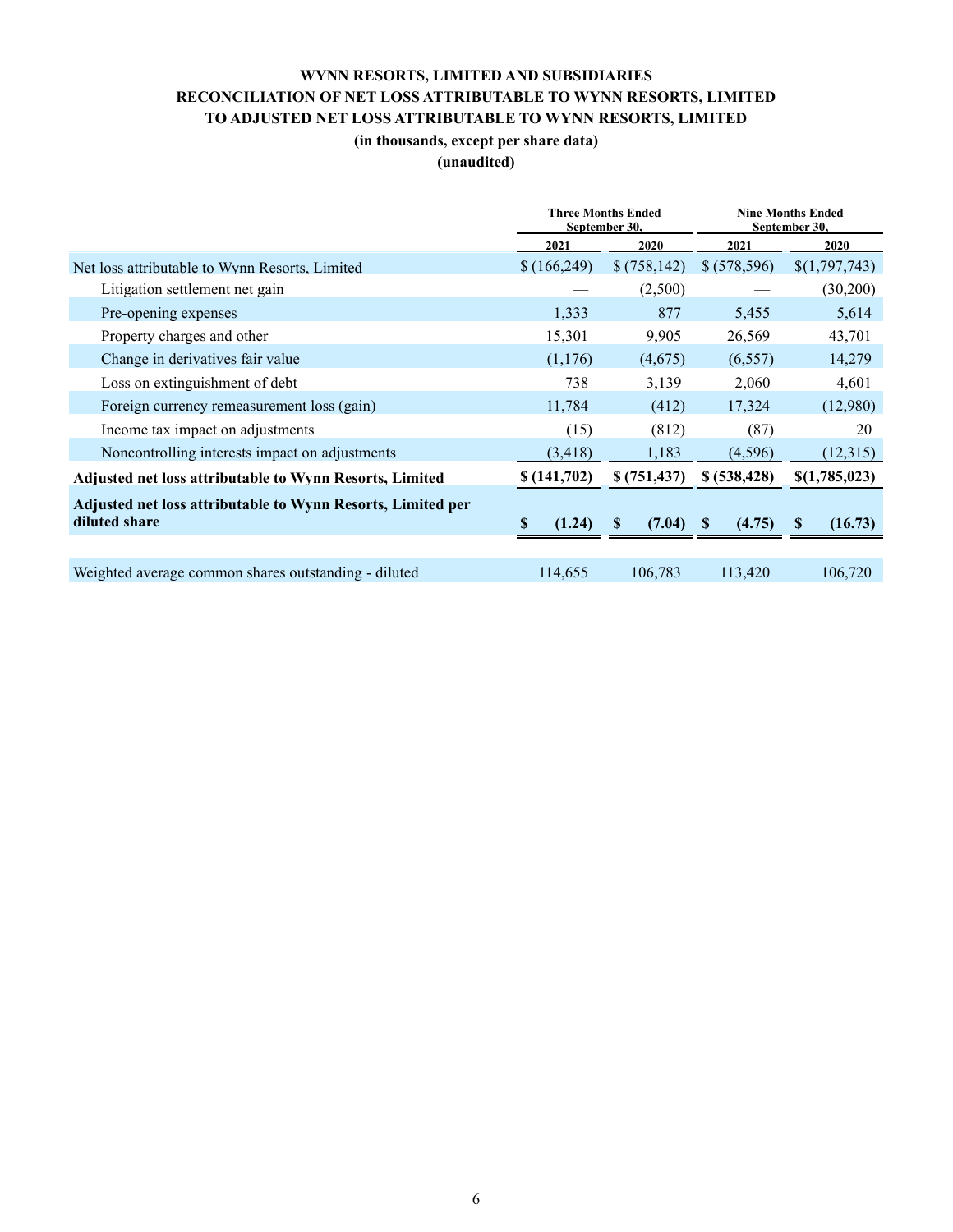# **WYNN RESORTS, LIMITED AND SUBSIDIARIES RECONCILIATION OF OPERATING INCOME (LOSS) TO ADJUSTED PROPERTY EBITDA**

# **(in thousands)**

### **(unaudited)**

|                               |    | Three Months Ended September 30, 2021 |   |                         |   |                                            |   |                                         |   |                                   |    |                                    |   |                                    |    |                                              |
|-------------------------------|----|---------------------------------------|---|-------------------------|---|--------------------------------------------|---|-----------------------------------------|---|-----------------------------------|----|------------------------------------|---|------------------------------------|----|----------------------------------------------|
|                               |    | Operating<br>income<br>(loss)         |   | Pre-opening<br>expenses |   | <b>Depreciation</b><br>and<br>amortization |   | <b>Property</b><br>charges and<br>other |   | Management<br>and license<br>fees |    | Corporate<br>expenses and<br>other |   | <b>Stock-based</b><br>compensation |    | Adjusted<br><b>Property</b><br><b>EBITDA</b> |
| Macau Operations:             |    |                                       |   |                         |   |                                            |   |                                         |   |                                   |    |                                    |   |                                    |    |                                              |
| Wynn Palace                   | \$ | (58, 642)                             | S | 62                      | S | 59,908                                     | S | 919                                     | S | 6,161                             | S. | 1,187                              | S | 2,517                              | \$ | 12,112                                       |
| Wynn Macau                    |    | (33,255)                              |   |                         |   | 20,816                                     |   | 617                                     |   | 4,355                             |    | 1,274                              |   | 4,254                              |    | (1,939)                                      |
| Other Macau                   |    | (3, 477)                              |   |                         |   | 1,042                                      |   | 4                                       |   |                                   |    | 1,899                              |   | 532                                |    |                                              |
| <b>Total Macau Operations</b> |    | (95,374)                              |   | 62                      |   | 81,766                                     |   | 1,540                                   |   | 10,516                            |    | 4,360                              |   | 7,303                              |    | 10,173                                       |
| Las Vegas Operations          |    | 102,734                               |   | 1,129                   |   | 47,862                                     |   | 1,108                                   |   | 22,437                            |    | 5,757                              |   | 2,389                              |    | 183,416                                      |
| <b>Encore Boston Harbor</b>   |    | 13,104                                |   | 142                     |   | 39,182                                     |   | 102                                     |   | 9,349                             |    | 2,217                              |   | 469                                |    | 64,565                                       |
| Corporate and other           |    | (104, 128)                            |   |                         |   | 8,300                                      |   | 12,551                                  |   | (42,302)                          |    | 6,567                              |   | 15,419                             |    | (103, 593)                                   |
| <b>Total</b>                  | s  | (83,664)                              |   | 1,333                   |   | 177,110                                    |   | 15,301                                  |   |                                   |    | 18,901                             | S | 25,580                             |    | \$154,561                                    |

|                               | Three Months Ended September 30, 2020 |   |                         |    |                                            |   |                                         |    |                                   |     |                                    |   |                                    |                                                     |
|-------------------------------|---------------------------------------|---|-------------------------|----|--------------------------------------------|---|-----------------------------------------|----|-----------------------------------|-----|------------------------------------|---|------------------------------------|-----------------------------------------------------|
|                               | <b>Operating</b><br>income<br>(loss)  |   | Pre-opening<br>expenses |    | <b>Depreciation</b><br>and<br>amortization |   | <b>Property</b><br>charges and<br>other |    | Management<br>and license<br>fees |     | Corporate<br>expenses and<br>other |   | <b>Stock-based</b><br>compensation | <b>Adjusted</b><br><b>Property</b><br><b>EBITDA</b> |
| Macau Operations:             |                                       |   |                         |    |                                            |   |                                         |    |                                   |     |                                    |   |                                    |                                                     |
| Wynn Palace                   | \$(150, 477)                          | S | 378                     | S  | 67,424                                     | S | 502                                     | \$ | 2,250                             | \$. | 258                                | S | 2,018                              | (77, 647)<br>\$                                     |
| Wynn Macau                    | (63,052)                              |   |                         |    | 22,247                                     |   | 538                                     |    | 2,250                             |     | 340                                |   | 3,220                              | (34, 457)                                           |
| Other Macau                   | (2,501)                               |   |                         |    | 1,109                                      |   | 2                                       |    |                                   |     | 993                                |   | 397                                |                                                     |
| <b>Total Macau Operations</b> | (216,030)                             |   | 378                     |    | 90,780                                     |   | 1,042                                   |    | 4,500                             |     | 1,591                              |   | 5,635                              | (112, 104)                                          |
| Las Vegas Operations          | (47, 377)                             |   | 68                      |    | 51,320                                     |   | 1,155                                   |    | 8,855                             |     | 4,458                              |   | 1,779                              | 20,258                                              |
| Encore Boston Harbor          | (25,094)                              |   |                         |    | 37,745                                     |   | 6,354                                   |    | 5,680                             |     | 1,535                              |   | (234)                              | 25,986                                              |
| Corporate and other           | 5,494                                 |   | 431                     |    | 3,641                                      |   | 1,354                                   |    | (19,035)                          |     | 5,242                              |   | 2,873                              |                                                     |
| <b>Total</b>                  | (283,007)                             | S | 877                     | \$ | 183,486                                    |   | 9,905                                   |    |                                   |     | 12,826                             |   | 10,053                             | \$<br>(65, 860)                                     |

7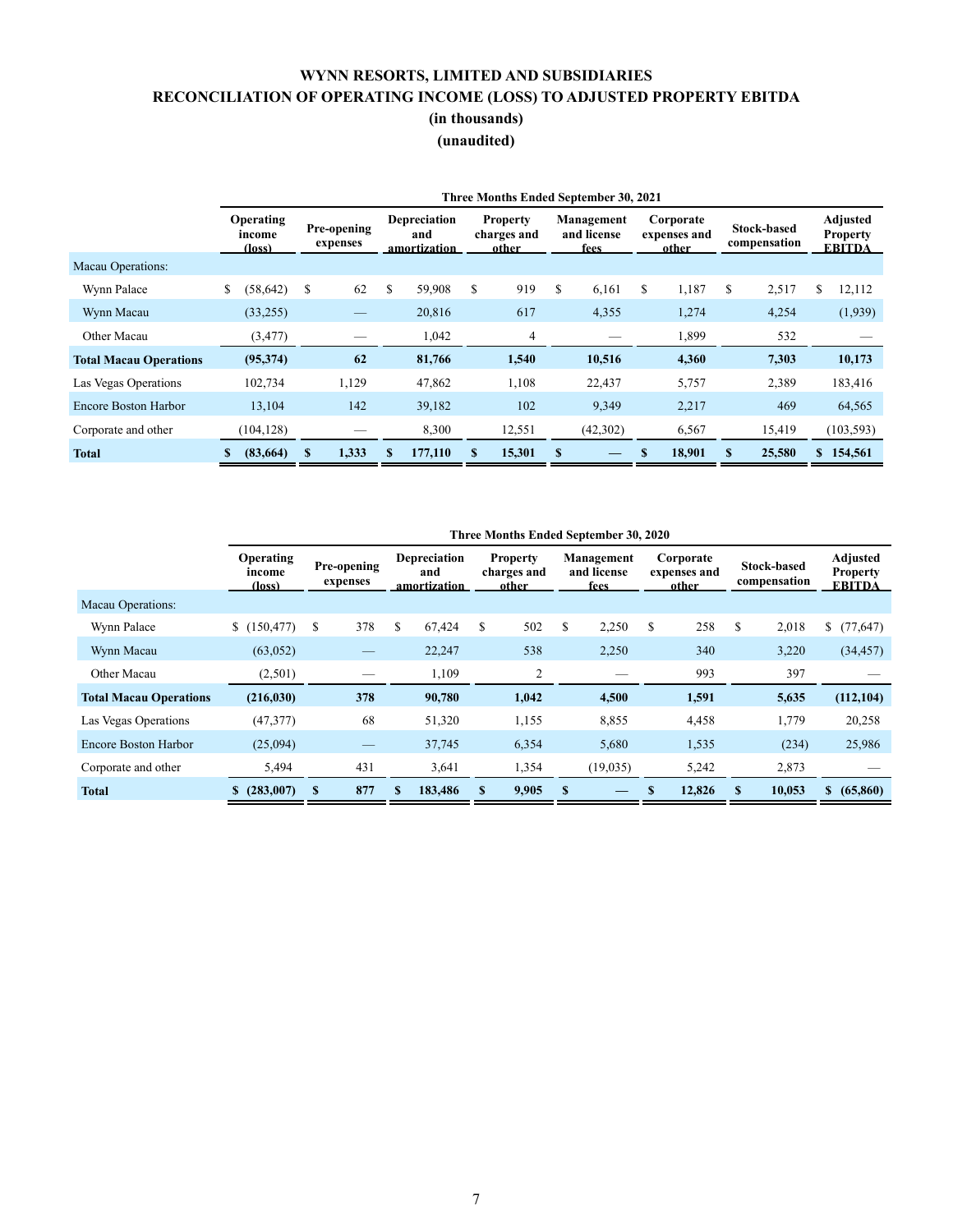# **WYNN RESORTS, LIMITED AND SUBSIDIARIES RECONCILIATION OF OPERATING INCOME (LOSS) TO ADJUSTED PROPERTY EBITDA**

# **(in thousands) (unaudited)**

# **(continued)**

|                               |                               |                         |   |                                            |                                         |     | Nine Months Ended September 30, 2021 |   |                                    |   |                                    |   |                                              |
|-------------------------------|-------------------------------|-------------------------|---|--------------------------------------------|-----------------------------------------|-----|--------------------------------------|---|------------------------------------|---|------------------------------------|---|----------------------------------------------|
|                               | Operating<br>income<br>(loss) | Pre-opening<br>expenses |   | <b>Depreciation</b><br>and<br>amortization | <b>Property</b><br>charges and<br>other |     | Management<br>and license<br>fees    |   | Corporate<br>expenses and<br>other |   | <b>Stock-based</b><br>compensation |   | Adjusted<br><b>Property</b><br><b>EBITDA</b> |
| <b>Macau Operations:</b>      |                               |                         |   |                                            |                                         |     |                                      |   |                                    |   |                                    |   |                                              |
| Wynn Palace                   | \$(139,661)                   | 898<br>S                | S | 192,980                                    | \$<br>4,073                             | \$. | 22,987                               | S | 3,542                              | S | 8,217                              | S | 93,036                                       |
| Wynn Macau                    | (70, 541)                     |                         |   | 63,062                                     | 2,809                                   |     | 16,209                               |   | 3,904                              |   | 13,260                             |   | 28,703                                       |
| Other Macau                   | (9,799)                       |                         |   | 3,245                                      | 21                                      |     |                                      |   | 4,852                              |   | 1,681                              |   |                                              |
| <b>Total Macau Operations</b> | (220,001)                     | 898                     |   | 259,287                                    | 6,903                                   |     | 39,196                               |   | 12,298                             |   | 23,158                             |   | 121,739                                      |
| Las Vegas Operations          | 117,713                       | 3,572                   |   | 144,043                                    | 6,259                                   |     | 47,952                               |   | 16,806                             |   | 8,374                              |   | 344,719                                      |
| <b>Encore Boston Harbor</b>   | (9,149)                       | 170                     |   | 117,450                                    | 1,323                                   |     | 23,583                               |   | 6,757                              |   | 1,710                              |   | 141,844                                      |
| Corporate and other           | (177, 480)                    | 815                     |   | 24,758                                     | 12,084                                  |     | (110, 731)                           |   | 20,802                             |   | 41,791                             |   | (187,961)                                    |
| <b>Total</b>                  | (288,917)                     | 5,455                   |   | 545,538                                    | 26,569                                  |     |                                      |   | 56,663                             |   | 75,033                             |   | 420,341                                      |

|                               | Nine Months Ended September 30, 2020 |                         |  |                                            |    |                                         |    |                                   |   |                                          |    |                                    |                                              |  |
|-------------------------------|--------------------------------------|-------------------------|--|--------------------------------------------|----|-----------------------------------------|----|-----------------------------------|---|------------------------------------------|----|------------------------------------|----------------------------------------------|--|
|                               | Operating<br>income (loss)           | Pre-opening<br>expenses |  | <b>Depreciation</b><br>and<br>amortization |    | <b>Property</b><br>charges and<br>other |    | Management<br>and license<br>fees |   | Corporate<br>expenses and<br>other $(1)$ |    | <b>Stock-based</b><br>compensation | Adjusted<br><b>Property</b><br><b>EBITDA</b> |  |
| Macau Operations:             |                                      |                         |  |                                            |    |                                         |    |                                   |   |                                          |    |                                    |                                              |  |
| Wynn Palace                   | (427, 481)<br>\$                     | 993<br>\$               |  | S<br>201,655                               | \$ | 23,794                                  | \$ | 13,925                            | S | 3,189                                    | S. | 5,546                              | \$(178,379)                                  |  |
| Wynn Macau                    | (193, 291)                           |                         |  | 69,131                                     |    | 2,872                                   |    | 12,663                            |   | 3,620                                    |    | 7,110                              | (97, 895)                                    |  |
| Other Macau                   | (8,888)                              |                         |  | 3,335                                      |    | 5                                       |    |                                   |   | 4,386                                    |    | 1,162                              |                                              |  |
| <b>Total Macau Operations</b> | (629, 660)                           | 993                     |  | 274,121                                    |    | 26,671                                  |    | 26,588                            |   | 11,195                                   |    | 13,818                             | (276, 274)                                   |  |
| Las Vegas Operations          | (277, 604)                           | 2,244                   |  | 146,960                                    |    | 964                                     |    | 26,910                            |   | 17,692                                   |    | 5,451                              | (77, 383)                                    |  |
| <b>Encore Boston Harbor</b>   | (185, 142)                           |                         |  | 111,513                                    |    | 10,219                                  |    | 12,638                            |   | 8,900                                    |    | 1,443                              | (40, 429)                                    |  |
| Corporate and other           | 38,972                               | 2,377                   |  | 8,904                                      |    | 5,847                                   |    | (66, 136)                         |   | (9,753)                                  |    | 19,789                             |                                              |  |
| <b>Total</b>                  | \$(1,053,434)                        | 5,614<br>\$             |  | 541,498                                    |    | 43,701                                  |    |                                   |   | 28,034                                   |    | 40,501                             | \$ (394,086)                                 |  |

(1) Corporate and other includes a \$30.2 million net gain recorded in relation to a derivative litigation settlement.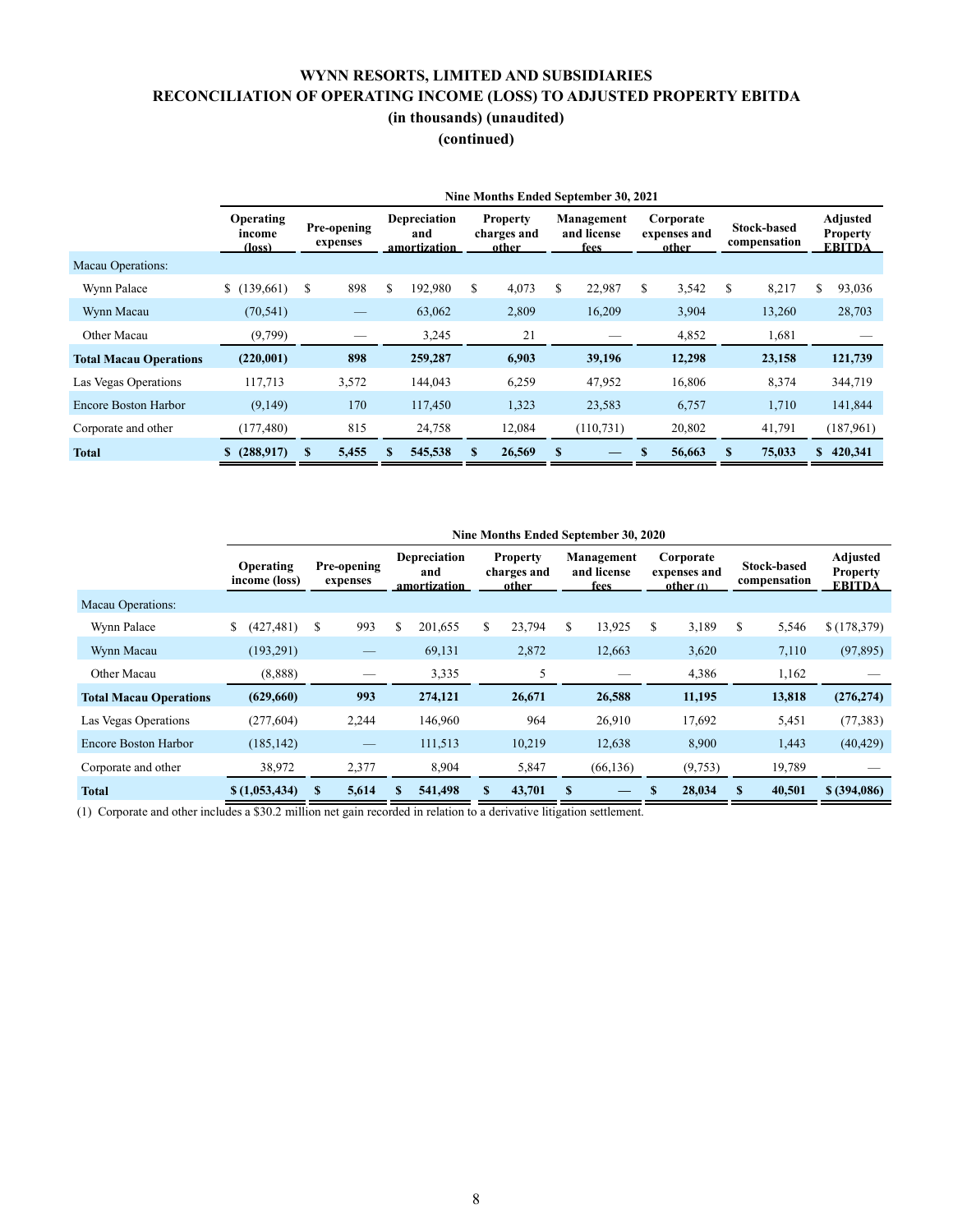## **WYNN RESORTS, LIMITED AND SUBSIDIARIES RECONCILIATION OF NET LOSS ATTRIBUTABLE TO WYNN RESORTS, LIMITED TO ADJUSTED PROPERTY EBITDA**

# **(in thousands)**

# **(unaudited)**

|                                                   |   | <b>Three Months Ended</b><br>September 30, |     |            |    | <b>Nine Months Ended</b><br>September 30, |     |             |  |
|---------------------------------------------------|---|--------------------------------------------|-----|------------|----|-------------------------------------------|-----|-------------|--|
|                                                   |   | 2021                                       |     | 2020       |    | 2021                                      |     | 2020        |  |
| Net loss attributable to Wynn Resorts. Limited    | S | (166, 249)                                 | \$. | (758, 142) | S. | (578, 596)                                |     | (1,797,743) |  |
| Net loss attributable to noncontrolling interests |   | (79, 734)                                  |     | (73,391)   |    | (176,963)                                 |     | (218,912)   |  |
| Pre-opening expenses                              |   | 1,333                                      |     | 877        |    | 5,455                                     |     | 5,614       |  |
| Depreciation and amortization                     |   | 177,110                                    |     | 183,486    |    | 545,538                                   |     | 541,498     |  |
| Property charges and other                        |   | 15,301                                     |     | 9,905      |    | 26,569                                    |     | 43,701      |  |
| Corporate expenses and other                      |   | 18,901                                     |     | 12,826     |    | 56,663                                    |     | 28,034      |  |
| Stock-based compensation                          |   | 25,580                                     |     | 10,053     |    | 75,033                                    |     | 40,501      |  |
| Interest income                                   |   | (507)                                      |     | (2,033)    |    | (2,131)                                   |     | (13,969)    |  |
| Interest expense, net of amounts capitalized      |   | 150,325                                    |     | 145,142    |    | 453,601                                   |     | 407,187     |  |
| Change in derivatives fair value                  |   | (1,176)                                    |     | (4,675)    |    | (6, 557)                                  |     | 14,279      |  |
| Loss on extinguishment of debt                    |   | 738                                        |     | 3,139      |    | 2,060                                     |     | 4,601       |  |
| Other                                             |   | 11,784                                     |     | (412)      |    | 17,324                                    |     | (12,980)    |  |
| Provision for income taxes                        |   | 1,155                                      |     | 407, 365   |    | 2,345                                     |     | 564,103     |  |
| <b>Adjusted Property EBITDA</b>                   | S | 154,561                                    | S   | (65, 860)  | S  | 420,341                                   | \$. | (394,086)   |  |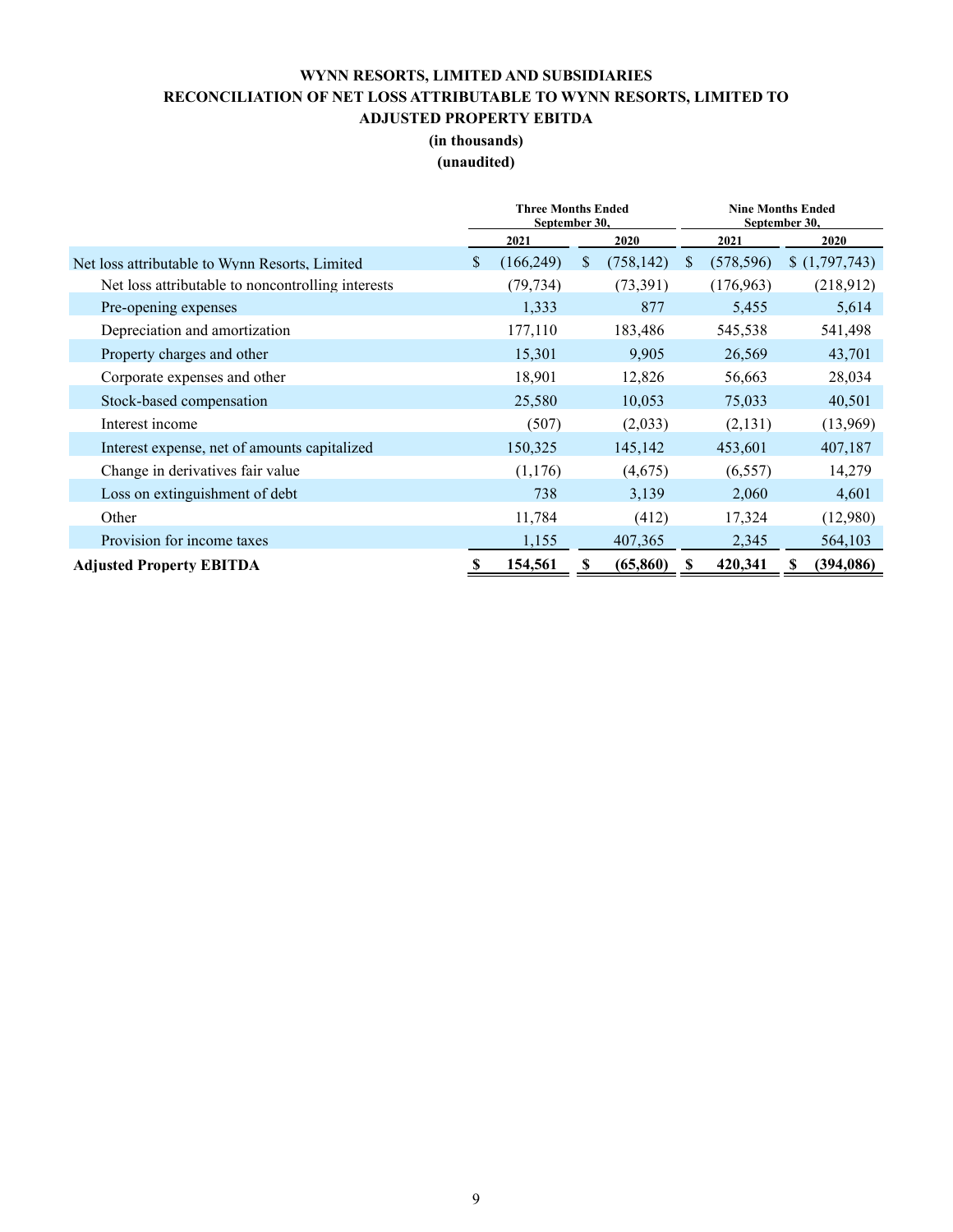#### **(dollars in thousands, except for win per unit per day, ADR and REVPAR)**

**(unaudited)**

|                                             |                    |           |                           | <b>Nine Months Ended</b><br>September 30, |                   |              |             |              |            |                   |
|---------------------------------------------|--------------------|-----------|---------------------------|-------------------------------------------|-------------------|--------------|-------------|--------------|------------|-------------------|
|                                             |                    | 2021      |                           | 2020                                      | Percent<br>Change |              | 2021        |              | 2020       | Percent<br>Change |
| <b>Wynn Palace Supplemental Information</b> |                    |           |                           |                                           |                   |              |             |              |            |                   |
| Operating revenues                          |                    |           |                           |                                           |                   |              |             |              |            |                   |
| Casino                                      | $\mathbf S$        | 134,064   | \$                        | 12,301                                    | 989.9             | $\mathbb{S}$ | 532,040     | \$           | 208,449    | 155.2             |
| Rooms                                       |                    | 15.639    |                           | 4,506                                     | 247.1             |              | 53,534      |              | 26,647     | 100.9             |
| Food and beverage                           |                    | 10,952    |                           | 6,856                                     | 59.7              |              | 36,429      |              | 24,385     | 49.4              |
| Entertainment, retail and other (7)         |                    | 20,668    |                           | (7,962)                                   | <b>NM</b>         |              | 67,017      |              | 24,451     | 174.1             |
| <b>Total</b>                                | $\mathbf{s}$       | 181,323   | $\mathbf S$               | 15,701                                    | 1,054.9           | $\mathbf{s}$ | 689,020     | $\mathbf S$  | 283,932    | 142.7             |
|                                             |                    |           |                           |                                           |                   |              |             |              |            |                   |
| <b>Adjusted Property EBITDA (6)</b>         | $\mathbf{s}$       | 12,112    | \$                        | (77, 647)                                 | NMS               |              | 93,036      | \$           | (178, 379) | <b>NM</b>         |
|                                             |                    |           |                           |                                           |                   |              |             |              |            |                   |
| Casino Statistics:                          |                    |           |                           |                                           |                   |              |             |              |            |                   |
| VIP:                                        |                    |           |                           |                                           |                   |              |             |              |            |                   |
| Average number of table games               |                    | 89        |                           | 102                                       | (12.7)            |              | 96          |              | 97         | (1.0)             |
| VIP turnover                                | \$                 | 1,234,733 | \$                        | 311,676                                   | 296.2             | \$           | 5,246,296   | \$           | 6,823,955  | (23.1)            |
| VIP table games win (1)                     | $\mathbf{\hat{S}}$ | 54,943    | $\mathbf S$               | 3,244                                     | 1,593.7           | $\mathbf S$  | 222,968     | $\mathbf S$  | 113,007    | 97.3              |
| VIP table games win as a % of turnover      |                    | 4.45 %    |                           | 1.04%                                     |                   |              | 4.25 %      |              | $1.66\%$   |                   |
| Table games win per unit per day            | $\mathbb{S}$       | 6,691     | $\boldsymbol{\mathsf{S}}$ | 347                                       | 1,828.2           | $\mathbb{S}$ | 8,548       | \$           | 4,458      | 91.7              |
| Mass market:                                |                    |           |                           |                                           |                   |              |             |              |            |                   |
| Average number of table games               |                    | 231       |                           | 223                                       | 3.6               |              | 227         |              | 209        | 8.6               |
| Table drop (2)                              | \$                 | 508,779   | \$                        | 86,347                                    | 489.2             |              | \$1,823,792 | \$           | 583,599    | 212.5             |
| Table games win (1)                         | \$                 | 110,820   | \$                        | 19,015                                    | 482.8             | \$           | 406,016     | $\mathbf S$  | 156,897    | 158.8             |
| Table games win %                           |                    | 21.8%     |                           | 22.0%                                     |                   |              | 22.3 %      |              | 26.9%      |                   |
| Table games win per unit per day            | \$                 | 5,223     | $\$$                      | 929                                       | 462.2             | $\mathbb{S}$ | 6,555       | \$           | 2,889      | 126.9             |
| Average number of slot machines             |                    | 712       |                           | 569                                       | 25.1              |              | 708         |              | 586        | 20.8              |
| Slot machine handle                         | $\mathbb{S}$       | 327,017   | $\$$                      | 78,580                                    | 316.2             | $\mathbb{S}$ | 1,107,058   | \$           | 542,708    | 104.0             |
| Slot machine win (3)                        | \$                 | 11,538    | \$                        | 3,995                                     | 188.8             | \$           | 44,553      | \$           | 24,796     | 79.7              |
| Slot machine win per unit per day           | $\mathbb{S}$       | 176       | \$                        | 76                                        | 131.6             | $\mathbf S$  | 230         | \$           | 163        | 41.1              |
| Room statistics:                            |                    |           |                           |                                           |                   |              |             |              |            |                   |
| Occupancy                                   |                    | 51.9%     |                           | 11.6%                                     |                   |              | 61.1%       |              | 19.3%      |                   |
| ADR(4)                                      | \$                 | 187       | \$                        | 225                                       | (16.9)            | \$           | 181         | \$           | 283        | (36.0)            |
| REVPAR (5)                                  | \$                 | 97        | \$                        | 26                                        | 273.1             | \$           | 111         | $\mathbb{S}$ | 54         | 105.6             |

NM - Not meaningful.

Note: Our casino operations in Macau were closed for a 15-day period in February 2020 and resumed operations on a reduced basis on February 20, 2020. Our casinos' operations have since been fully restored; however, certain COVID-19 specific protective measures, such as limiting the number of seats per table game, increasing the spacing between active slot machines and visitor entry checks and requirements involving temperature checkpoints, mask wearing, health declarations and proof of negative COVID-19 test results for travelers seeking entry to Macau remain in effect at the present time. We are currently unable to determine when these measures will be lifted.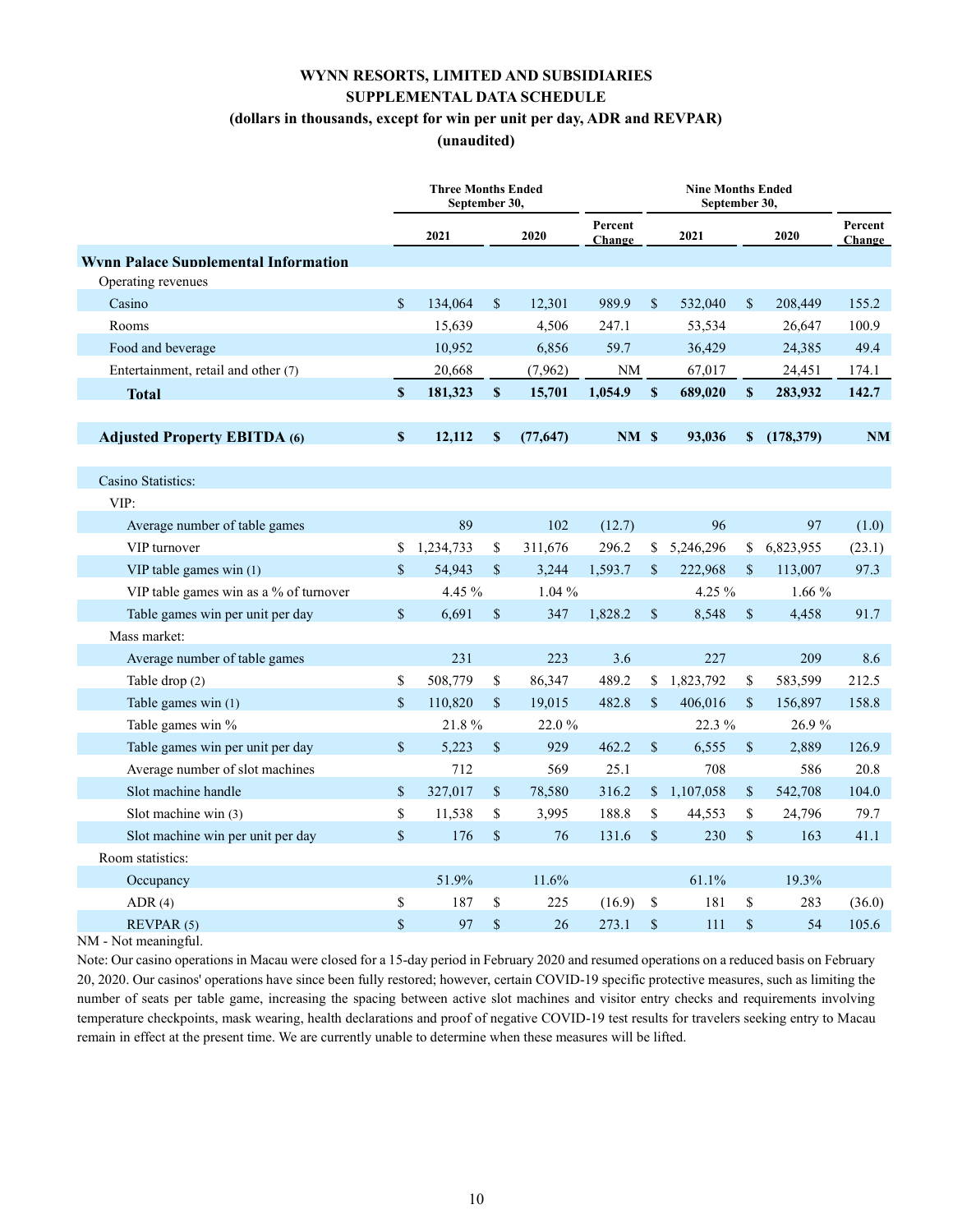#### **(dollars in thousands, except for win per unit per day, ADR and REVPAR)**

**(unaudited) (continued)**

|                                            |              | <b>Three Months Ended</b><br>September 30, |                           |           |                   |               |                          |               |           |                   |
|--------------------------------------------|--------------|--------------------------------------------|---------------------------|-----------|-------------------|---------------|--------------------------|---------------|-----------|-------------------|
|                                            |              | 2021                                       |                           | 2020      | Percent<br>Change |               | 2021                     |               | 2020      | Percent<br>Change |
| <b>Wynn Macau Supplemental Information</b> |              |                                            |                           |           |                   |               |                          |               |           |                   |
| Operating revenues                         |              |                                            |                           |           |                   |               |                          |               |           |                   |
| Casino                                     | \$           | 98,264                                     | $\mathcal{S}$             | 27,154    | 261.9             | <sup>\$</sup> | 379,610                  | $\mathbb{S}$  | 213,758   | 77.6              |
| Rooms                                      |              | 10,896                                     |                           | 4,938     | 120.7             |               | 39,025                   |               | 23,480    | 66.2              |
| Food and beverage                          |              | 7,628                                      |                           | 5,606     | 36.1              |               | 23,620                   |               | 18,821    | 25.5              |
| Entertainment, retail and other (7)        |              | 13,874                                     |                           | 13,670    | 1.5               |               | 52,086                   |               | 36,686    | 42.0              |
| <b>Total</b>                               | S            | 130,662                                    | $\mathbf S$               | 51,368    | 154.4             | $\mathbf{s}$  | 494,341                  | $\mathbf{s}$  | 292,745   | 68.9              |
| <b>Adjusted Property EBITDA (6)</b>        | $\mathbf S$  | (1,939)                                    | \$                        | (34, 457) | 94.4              | $\mathbf{s}$  | 28,703                   | $\mathbf{s}$  | (97, 895) | <b>NM</b>         |
|                                            |              |                                            |                           |           |                   |               |                          |               |           |                   |
| Casino Statistics:<br>VIP:                 |              |                                            |                           |           |                   |               |                          |               |           |                   |
| Average number of table games              |              | 75                                         |                           | 91        | (17.6)            |               | 83                       |               | 88        | (5.7)             |
| VIP turnover                               | S            | 1,335,694                                  | \$                        | 498,519   | 167.9             | \$            | 4,629,987                | \$            | 4,069,809 | 13.8              |
| VIP table games win (1)                    | $\mathbb{S}$ | 32,602                                     | $\mathbf S$               | 19,679    | 65.7              | $\mathbb{S}$  | 130,624                  | $\mathbb{S}$  | 130,143   | 0.4               |
| VIP table games win as a % of turnover     |              | 2.44 %                                     |                           | 3.95 %    |                   |               | 2.82 %                   |               | 3.20 %    |                   |
| Table games win per unit per day           | \$           | 4,704                                      | \$                        | 2,351     | 100.1             | $\mathbb{S}$  | 5,745                    | $\mathcal{S}$ | 5,692     | 0.9               |
| Mass market:                               |              |                                            |                           |           |                   |               |                          |               |           |                   |
| Average number of table games              |              | 238                                        |                           | 240       | (0.8)             |               | 239                      |               | 219       | 9.1               |
| Table drop (2)                             | \$           | 441,899                                    | \$                        | 133,006   | 232.2             | \$            | 1,703,189                | \$            | 752,058   | 126.5             |
| Table games win (1)                        | \$           | 87,132                                     | $\mathcal{S}$             | 24,898    | 250.0             | $\mathcal{S}$ | 321,236                  | $\mathcal{S}$ | 146,231   | 119.7             |
| Table games win %                          |              | 19.7%                                      |                           | 18.7%     |                   |               | 18.9%                    |               | 19.4 %    |                   |
| Table games win per unit per day           | $\mathbb{S}$ | 3,972                                      | $\mathcal{S}$             | 1,128     | 252.1             | $\mathcal{S}$ | 4,914                    | $\mathbb{S}$  | 2,564     | 91.7              |
| Average number of slot machines            |              | 574                                        |                           | 472       | 21.6              |               | 583                      |               | 509       | 14.5              |
| Slot machine handle                        | \$           | 200,543                                    | \$                        | 87,988    | 127.9             | $\mathcal{S}$ | 802,337                  | \$            | 516,537   | 55.3              |
| Slot machine win (3)                       | \$           | 9,142                                      | \$                        | 3,072     | 197.6             | \$            | 28,573                   | \$            | 18,993    | 50.4              |
| Slot machine win per unit per day          | $\mathbb S$  | 173                                        | \$                        | $71\,$    | 143.7             | $\$$          | 179                      | $\$$          | 144       | 24.3              |
| Poker rake                                 | \$           | $\overline{\phantom{0}}$                   | $\$$                      |           |                   | \$            | $\overline{\phantom{0}}$ | $\mathbb{S}$  | 2,083     | (100.0)           |
| Room statistics:                           |              |                                            |                           |           |                   |               |                          |               |           |                   |
| Occupancy                                  |              | 51.3%                                      |                           | 16.6%     |                   |               | $60.0\%$                 |               | 24.4%     |                   |
| ADR(4)                                     | $\mathbb S$  | 211                                        | $\boldsymbol{\mathsf{S}}$ | 291       | $(27.5)$ \$       |               | 217                      | $\$$          | 316       | (31.3)            |
| REVPAR <sub>(5)</sub>                      | \$           | 108                                        | $\$$                      | 48        | 125.0             | $\mathbb{S}$  | 130                      | $\mathbb{S}$  | $77\,$    | 68.8              |

NM - Not meaningful.

Note: Our casino operations in Macau were closed for a 15-day period in February 2020 and resumed operations on a reduced basis on February 20, 2020. Our casinos' operations have since been fully restored; however, certain COVID-19 specific protective measures, such as limiting the number of seats per table game, increasing the spacing between active slot machines and visitor entry checks and requirements involving temperature checkpoints, mask wearing, health declarations and proof of negative COVID-19 test results for travelers seeking entry to Macau remain in effect at the present time. We are currently unable to determine when these measures will be lifted.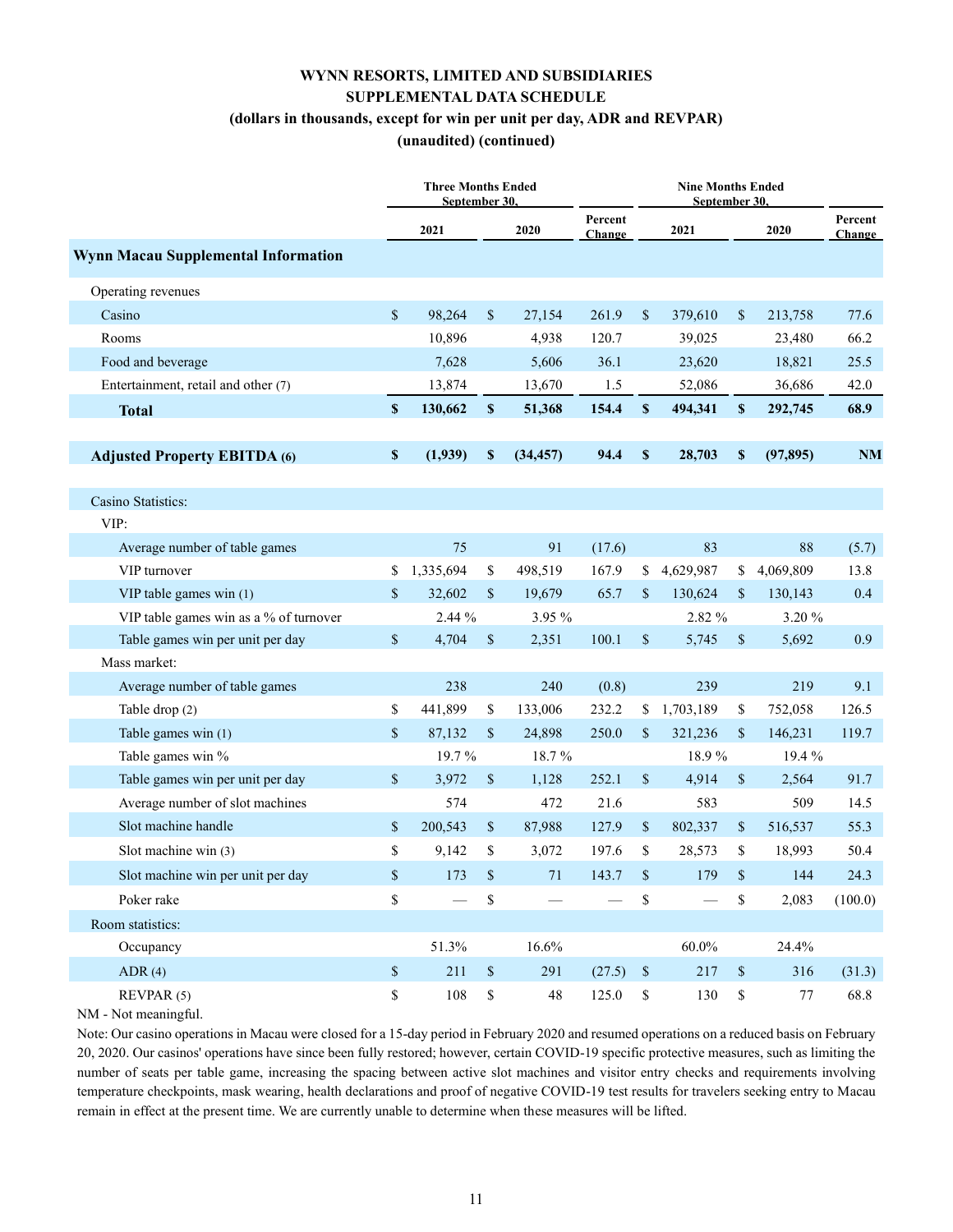#### **(dollars in thousands, except for win per unit per day, ADR and REVPAR)**

**(unaudited) (continued)**

|                                                      | <b>Three Months Ended</b><br>September 30. |             |             |                  |                   |               | <b>Nine Months Ended</b><br>September 30. |                    |             |                   |
|------------------------------------------------------|--------------------------------------------|-------------|-------------|------------------|-------------------|---------------|-------------------------------------------|--------------------|-------------|-------------------|
|                                                      |                                            | 2021        |             | 2020             | Percent<br>Change |               | 2021                                      |                    | 2020        | Percent<br>Change |
| <b>Las Vegas Operations Supplemental Information</b> |                                            |             |             |                  |                   |               |                                           |                    |             |                   |
| Operating revenues                                   |                                            |             |             |                  |                   |               |                                           |                    |             |                   |
| Casino                                               | $\mathbf S$                                | 112,575     | \$          | 65,694           | 71.4              | $\mathbb{S}$  | 305,253                                   | \$                 | 161,354     | 89.2              |
| Rooms                                                |                                            | 132,704     |             | 44,961           | 195.2             |               | 266,250                                   |                    | 163,419     | 62.9              |
| Food and beverage                                    |                                            | 180,455     |             | 55,043           | 227.8             |               | 333,390                                   |                    | 177,114     | 88.2              |
| Entertainment, retail and other                      |                                            | 50,269      |             | 20,999           | 139.4             |               | 104,892                                   |                    | 73,520      | 42.7              |
| <b>Total</b>                                         | $\mathbf{s}$                               | 476,003     | S           | 186,697          | 155.0             |               | \$1,009,785                               | $\mathbf{s}$       | 575,407     | 75.5              |
|                                                      |                                            |             |             |                  |                   |               |                                           |                    |             |                   |
| <b>Adjusted Property EBITDA (6)</b>                  | $\mathbf{s}$                               | 183,416     | $\mathbf S$ | 20,258           | 805.4             |               | \$344,719                                 | S                  | (77, 383)   | <b>NM</b>         |
|                                                      |                                            |             |             |                  |                   |               |                                           |                    |             |                   |
| Casino Statistics:                                   |                                            |             |             |                  |                   |               |                                           |                    |             |                   |
| Average number of table games                        |                                            | 224         |             | 223              | 0.4               |               | 205                                       |                    | 228         | (10.1)            |
| Table drop (2)                                       | \$                                         | 507,188     | \$          | 324,939          | 56.1              |               | \$1,258,733                               | \$                 | 830,745     | 51.5              |
| Table games win (1)                                  | \$                                         | 110,265     | \$          | 65,611           | 68.1              | \$            | 285,939                                   | \$                 | 166,196     | 72.0              |
| Table games win %                                    |                                            | 21.7%       |             | 20.2%            |                   |               | 22.7%                                     |                    | 20.0%       |                   |
| Table games win per unit per day                     | \$                                         | 5,354       | \$          | 3,191            | 67.8              | \$            | 5,117                                     | \$                 | 3,711       | 37.9              |
| Average number of slot machines                      |                                            | 1,746       |             | 1,738            | 0.5               |               | 1,670                                     |                    | 1,751       | (4.6)             |
| Slot machine handle                                  |                                            | \$1,156,858 | \$          | 739,291          | 56.5              |               | \$3,063,267                               |                    | \$1,650,517 | 85.6              |
| Slot machine win (3)                                 | \$                                         | 80,303      | \$          | 48,267           | 66.4              | $\mathsf{\$}$ | 209,682                                   | \$                 | 112,464     | 86.4              |
| Slot machine win per unit per day                    | \$                                         | 500         | \$          | 302              | 65.6              | \$            | 460                                       | \$                 | 328         | 40.2              |
| Poker rake                                           | $\mathbf{\hat{s}}$                         | 2,910       | \$          | 10 <sup>10</sup> | $NM$ \$           |               | 8,704                                     | $\mathbf{\hat{S}}$ | 2,185       | 298.4             |
| Room statistics:                                     |                                            |             |             |                  |                   |               |                                           |                    |             |                   |
| Occupancy                                            |                                            | 83.0%       |             | 39.2%            |                   |               | 63.4%                                     |                    | 55.8%       |                   |
| ADR(4)                                               | \$                                         | 392         | \$          | 269              | 45.7              | \$            | 360                                       | \$                 | 323         | 11.5              |
| REVPAR <sub>(5)</sub>                                | \$                                         | 326         | \$          | 105              | 210.5             | \$            | 228                                       | \$                 | 180         | 26.7              |

NM - Not meaningful.

Note: Wynn Las Vegas ceased all operations and closed to the public on March 17, 2020 and reopened on June 4, 2020 with certain COVID-19 specific protective measures in place, such as limiting the number of seats per table game, slot machine spacing, temperature checks, mask protection, and suspension of certain entertainment and nightlife offerings. On October 19, 2020, Encore at Wynn Las Vegas adjusted its operating schedule to five days/four nights each week due to reduced customer demand levels. This adjusted operating schedule remained in effect through the first quarter of 2021, and on April 8, 2021, Encore at Wynn Las Vegas resumed full operations. On May 3, 2021, all industry restrictions were lifted and capacity limits increased to 100%.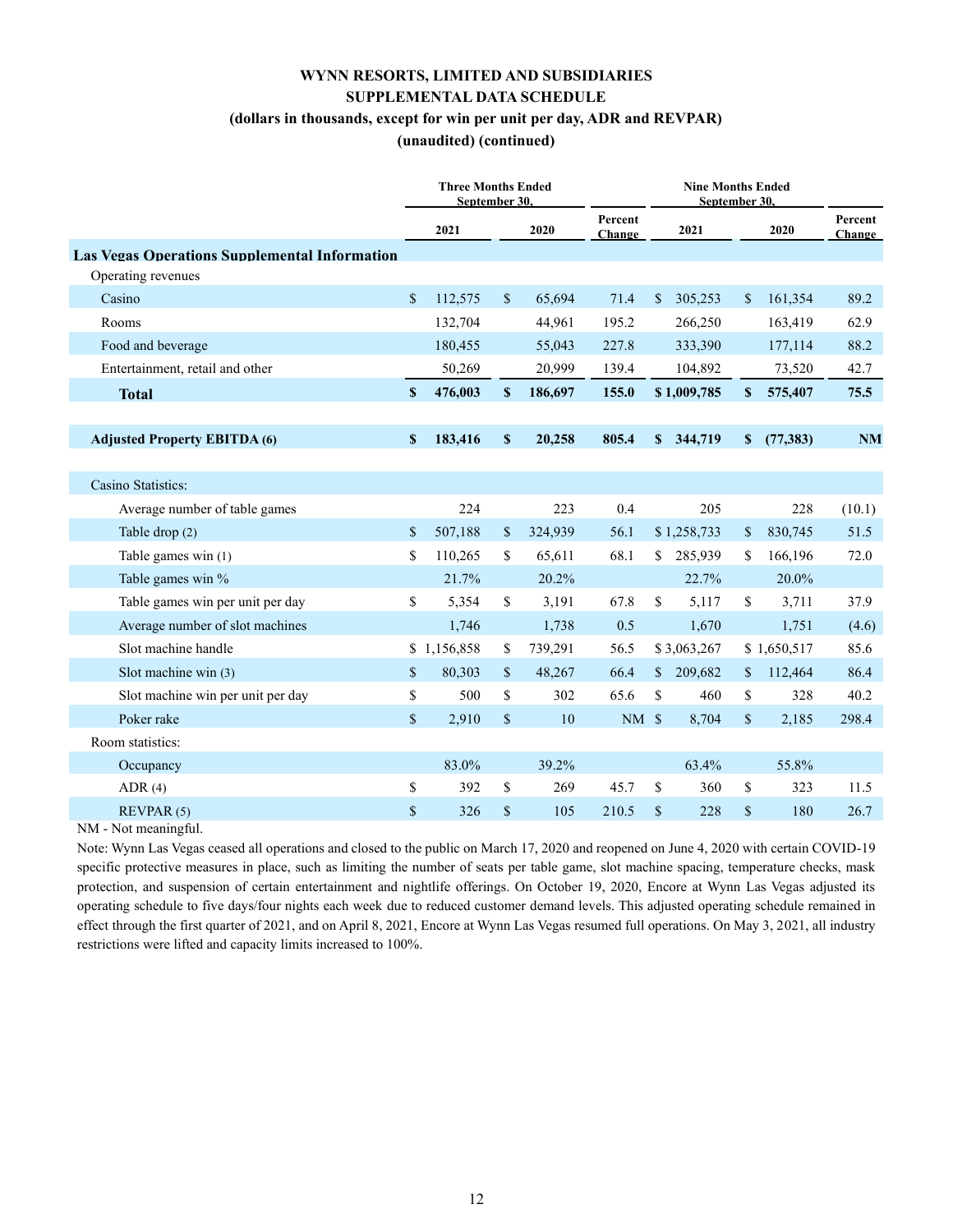#### **(dollars in thousands, except for win per unit per day, ADR, and REVPAR)**

**(unaudited) (continued)**

|                                                      | <b>Three Months Ended</b><br>September 30, |             |               |         |                   |              | <b>Nine Months Ended</b><br>September 30. |              |             |                   |
|------------------------------------------------------|--------------------------------------------|-------------|---------------|---------|-------------------|--------------|-------------------------------------------|--------------|-------------|-------------------|
|                                                      |                                            | 2021        |               | 2020    | Percent<br>Change |              | 2021                                      |              | 2020        | Percent<br>Change |
| <b>Encore Boston Harbor Supplemental Information</b> |                                            |             |               |         |                   |              |                                           |              |             |                   |
| Operating revenues                                   |                                            |             |               |         |                   |              |                                           |              |             |                   |
| Casino                                               | $\mathbb{S}$                               | 151,361     | $\mathcal{S}$ | 96,723  | 56.5              | $\mathbb{S}$ | 398,325                                   | $\mathbb{S}$ | 198,513     | 100.7             |
| Rooms                                                |                                            | 14,578      |               | 6,739   | 116.3             |              | 28,963                                    |              | 17,694      | 63.7              |
| Food and beverage                                    |                                            | 18,466      |               | 9,081   | 103.3             |              | 41,713                                    |              | 29,687      | 40.5              |
| Entertainment, retail and other                      |                                            | 7,809       |               | 4,143   | 88.5              |              | 18,544                                    |              | 11,888      | 56.0              |
| <b>Total</b>                                         | $\mathbf{s}$                               | 192,214     | \$            | 116,686 | 64.7              | \$           | 487,545                                   | $\mathbf{s}$ | 257,782     | 89.1              |
| <b>Adjusted Property EBITDA (6)</b>                  | $\mathbf{s}$                               | 64,565      | S             | 25,986  | 148.5             | $\mathbf{s}$ | 141,844                                   | $\mathbf{s}$ | (40, 429)   | <b>NM</b>         |
| Casino Statistics:                                   |                                            |             |               |         |                   |              |                                           |              |             |                   |
| Average number of table games                        |                                            | 181         |               | 186     | (2.7)             |              | 192                                       |              | 174         | 10.3              |
| Table drop (2)                                       | $\mathbb{S}$                               | 350,145     | $\mathbb{S}$  | 217,797 | 60.8              | $\mathbb{S}$ | 890,777                                   | \$           | 493,428     | 80.5              |
| Table games win (1)                                  | \$                                         | 74,818      | \$            | 47,528  | 57.4              | \$           | 189,070                                   | \$           | 104,814     | 80.4              |
| Table games win %                                    |                                            | 21.4%       |               | 21.8%   |                   |              | 21.2%                                     |              | 21.2%       |                   |
| Table games win per unit per day                     | \$                                         | 4,498       | \$            | 3,079   | 46.1              | \$           | 3,613                                     | \$           | 3,839       | (5.9)             |
| Average number of slot machines                      |                                            | 2,734       |               | 1,877   | 45.7              |              | 2,268                                     |              | 2,330       | (2.7)             |
| Slot machine handle                                  |                                            | \$1,196,299 | \$            | 813,435 | 47.1              |              | \$3,204,272                               |              | \$1,581,174 | 102.7             |
| Slot machine win (3)                                 | \$                                         | 98,816      | $\mathbb{S}$  | 63,458  | 55.7              | \$           | 263,197                                   | \$           | 122,906     | 114.1             |
| Slot machine win per unit per day                    | \$                                         | 393         | \$            | 407     | (3.4)             | $\mathbb{S}$ | 425                                       | \$           | 336         | 26.5              |
| Poker rake                                           | $\mathbb{S}$                               |             | $\mathbb{S}$  |         |                   | $\mathbb{S}$ |                                           | \$           | 5,105       | (100.0)           |
| Room statistics:                                     |                                            |             |               |         |                   |              |                                           |              |             |                   |
| Occupancy                                            |                                            | 87.8%       |               | 72.7%   |                   |              | 84.1%                                     |              | 74.6%       |                   |
| ADR(4)                                               | \$                                         | 351         | \$            | 294     | 19.4              | \$           | 320                                       | \$           | 293         | 9.2               |
| REVPAR(5)                                            | \$                                         | 308         | \$            | 214     | 43.9              | \$           | 269                                       | \$           | 218         | 23.4              |

NM - Not meaningful.

rooms available.

Note: Encore Boston Harbor ceased all operations and closed to the public on March 15, 2020, for the remainder of the first and second quarters of 2020. On July 10, 2020, Encore Boston Harbor reopened with certain COVID-19 specific protective measures in place, such as limiting the number of seats per table game, slot machine spacing, temperature checks, mask protection. In addition, certain food and beverage outlets remain closed, and hotel reservations were limited to Thursday through Sunday through the third quarter of 2020. Accordingly, Encore Boston Harbor's room statistics have been computed based on 47 and 121 days of operation for the three and nine months ended September 30, 2020, respectively. On January 25, 2021, the limitations on operating hours were lifted, and Encore Boston Harbor restored 24-hour casino operations and reopened its hotel tower on a Thursday through Sunday schedule. On April 27, 2021, the Governor of Massachusetts announced a phased plan for further reopening and on May 28, 2021 signed an executive order rescinding the COVID-related restrictions and limitations on businesses as of May 29, 2021. On September 1, 2021, Encore Boston Harbor reopened its hotel tower to seven days per week. Accordingly, Encore Boston Harbor's room statistics have been computed based on 69 and 158 days of operations for the three and nine months ended September 30, 2021, respectively.

(1) Table games win is shown before discounts, commissions and the allocation of casino revenues to rooms, food and beverage and other revenues for services provided to casino customers on a complimentary basis.

(2) In Macau, table drop is the amount of cash that is deposited in a gaming table's drop box plus cash chips purchased at the casino cage. In Las Vegas, table drop is the amount of cash and net markers issued that are deposited in a gaming table's drop box. At Encore Boston Harbor, table drop is the amount of cash and gross markers that are deposited in a gaming table's drop box.

(3) Slot machine win is calculated as gross slot machine win minus progressive accruals and free play.

(4) ADR is average daily rate and is calculated by dividing total room revenues including complimentaries (less service charges, if any) by total rooms occupied. (5) REVPAR is revenue per available room and is calculated by dividing total room revenues including complimentaries (less service charges, if any) by total